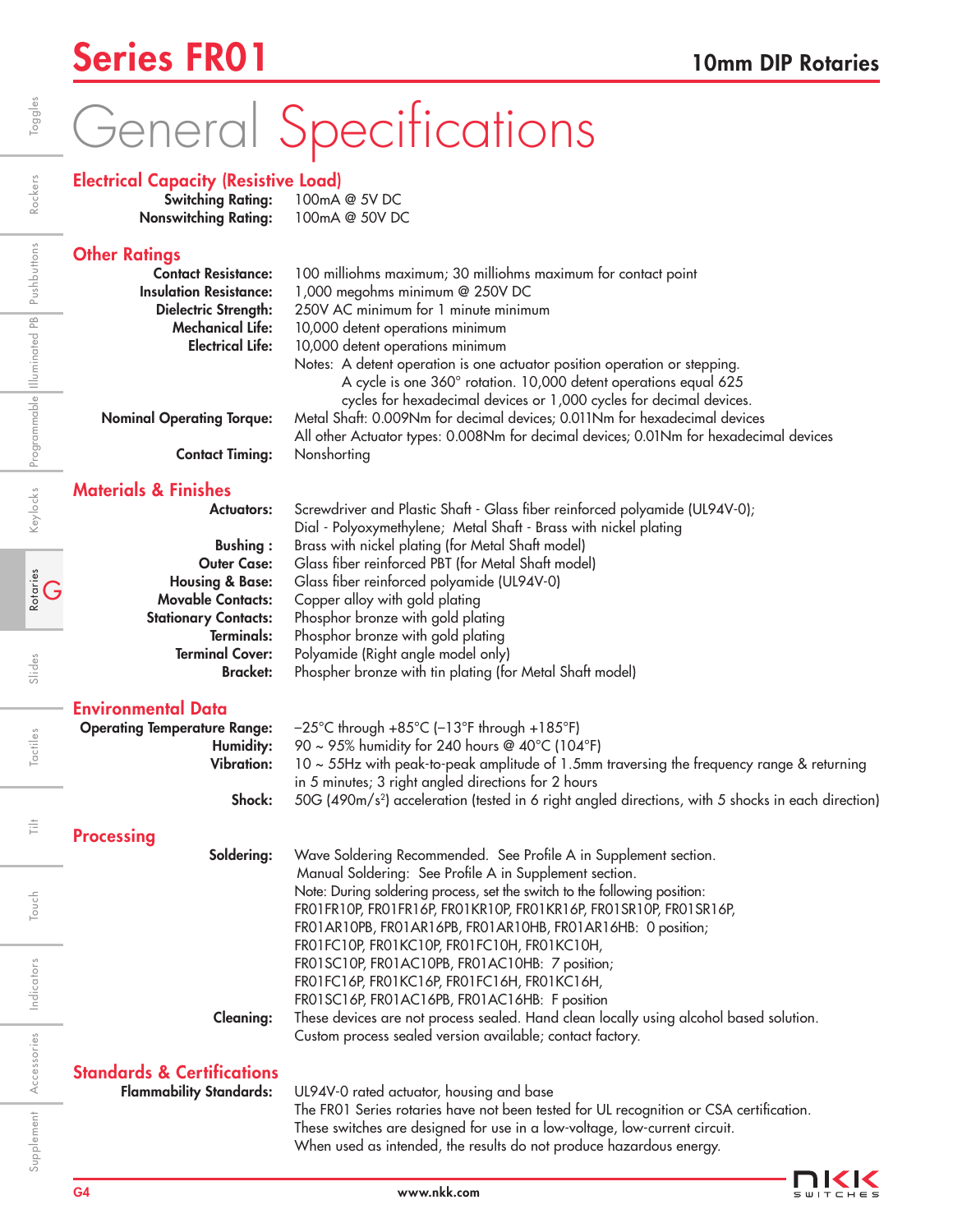## 10mm DIP Rotaries Series FRO1

# Distinctive Characteristics

Compact dimensions and low profile allow high density mounting and close stacking of PC boards.

Highly visible legends and choice of screwdriver, shaft or dial actuators with arrow position indication provide trouble-free code setting. Knob actuator also available.

Real or complement code setting identified by color-keyed actuator.

Detent mechanism gives crisp, positive action for accurate switch setting.

Crimped terminals ensure secure PC mounting and prevent dislodging during soldering.

Cam activated movable contact and gold contacts assure contact reliability and continuity.

Surface mount model with screwdriver actuation available and shown in the surface mount section.

Contact factory for custom models with .200" (5.08mm) terminal spacing.

#### Actual Size



言

Indicators

www.nkk.com G5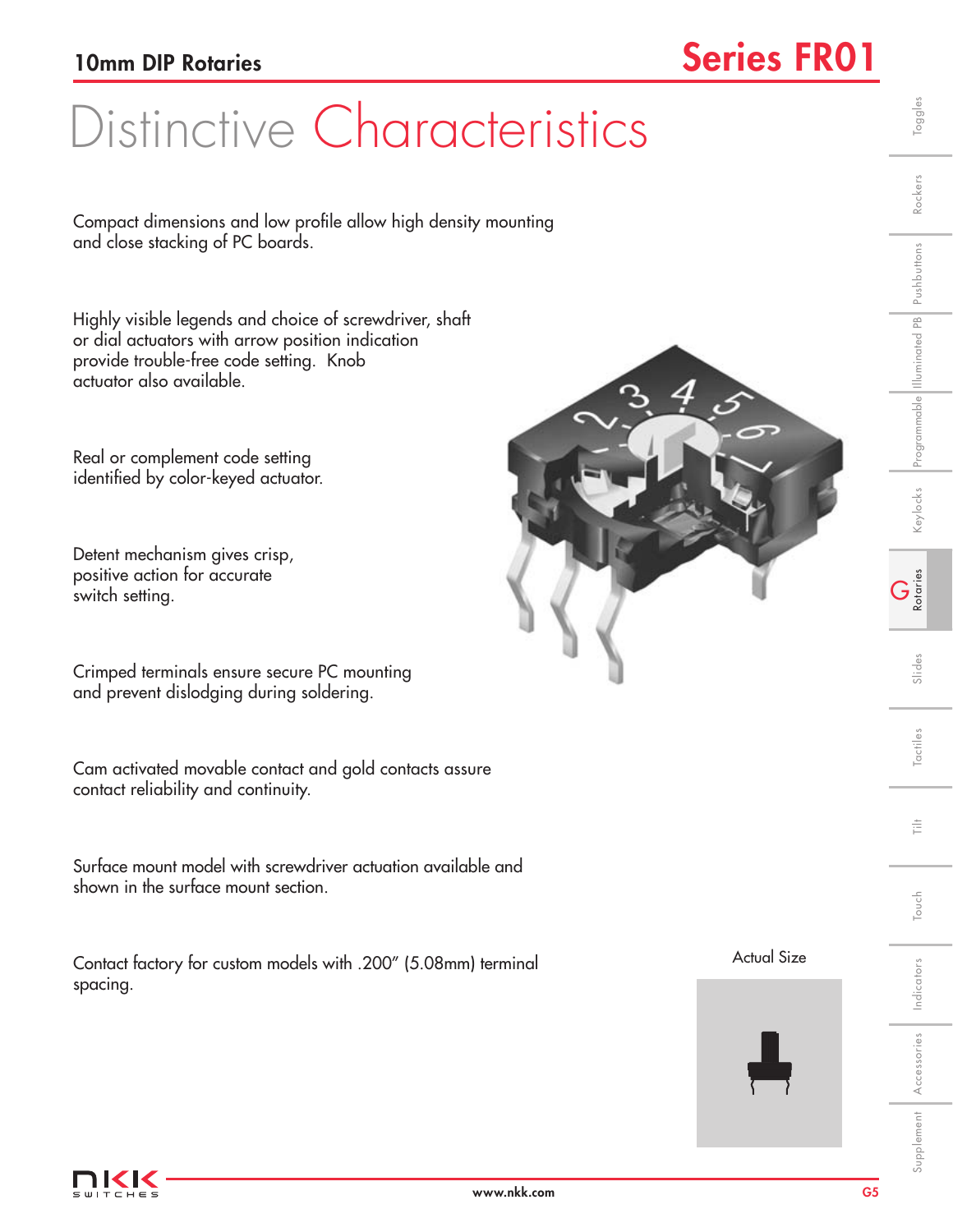

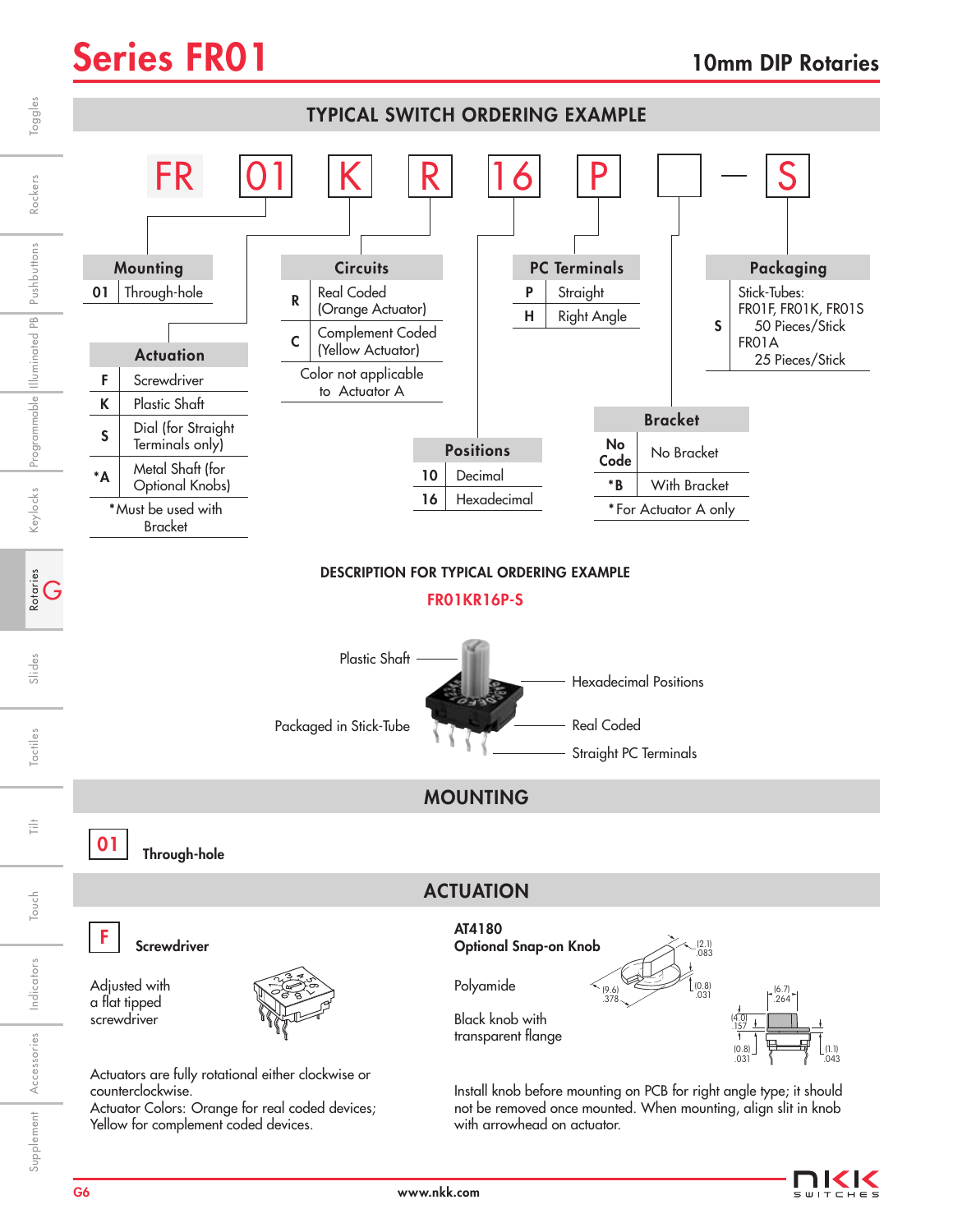## 10mm DIP Rotaries and the Series FRO1



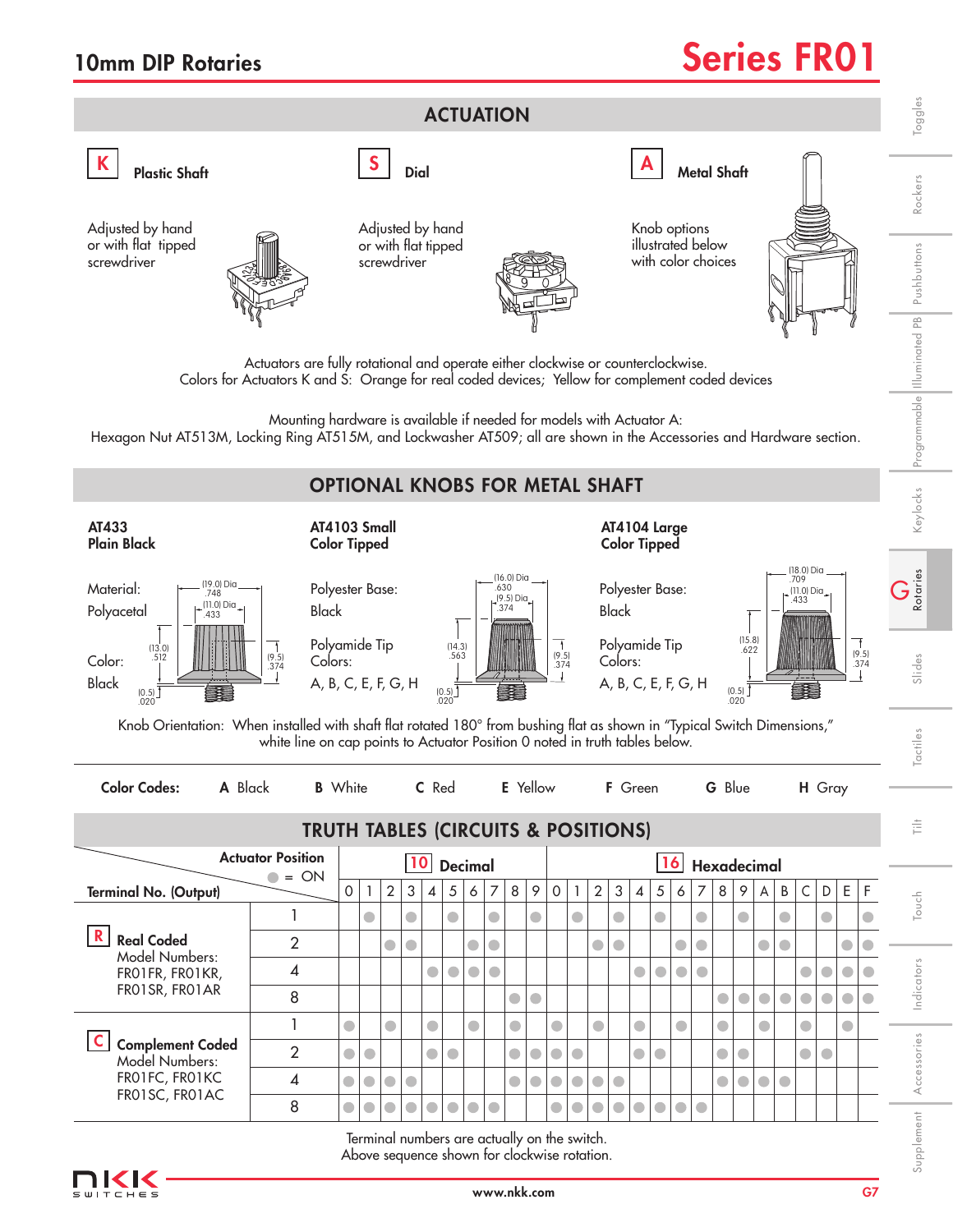$\subset$  K

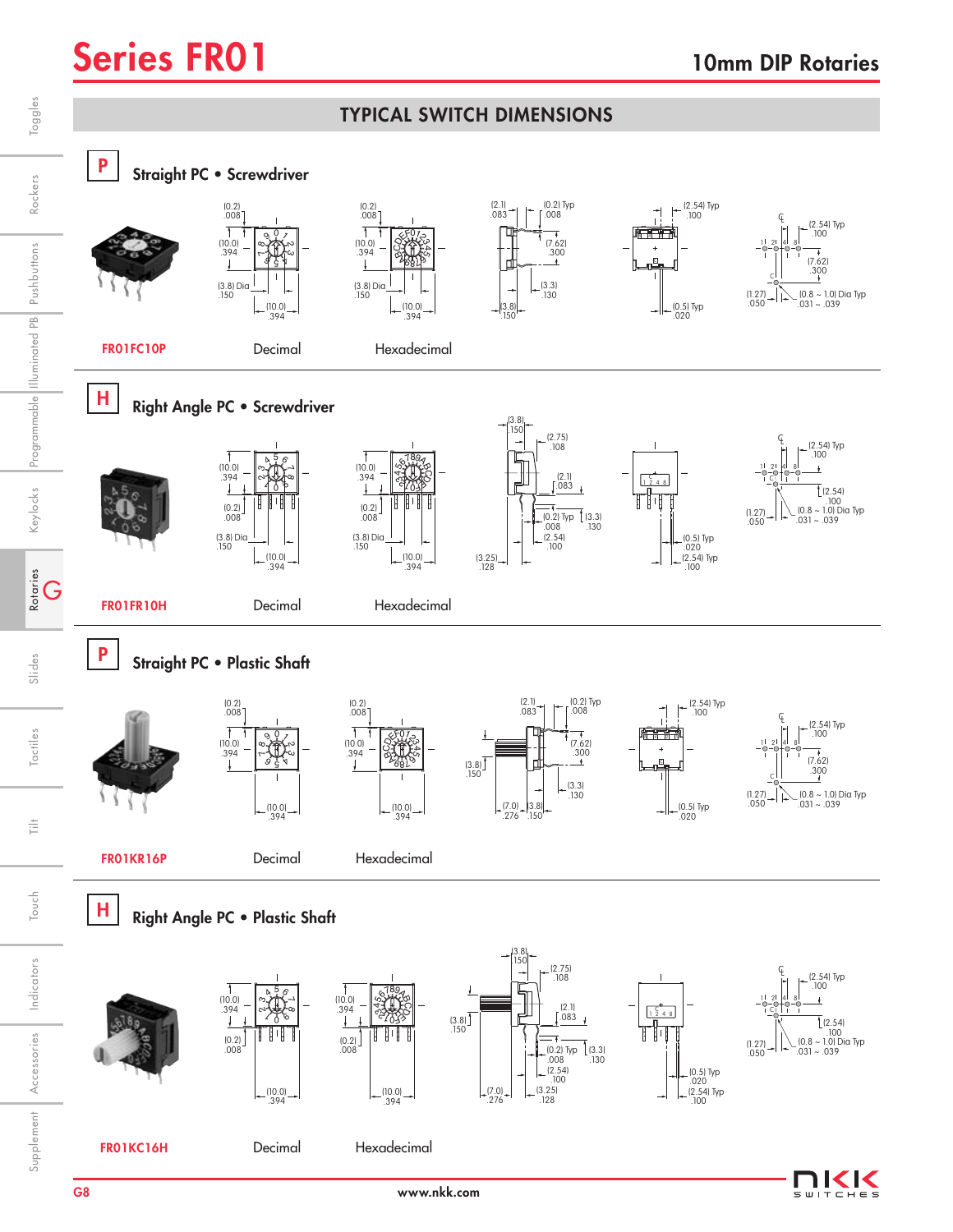### 10mm DIP Rotaries Series FRO1

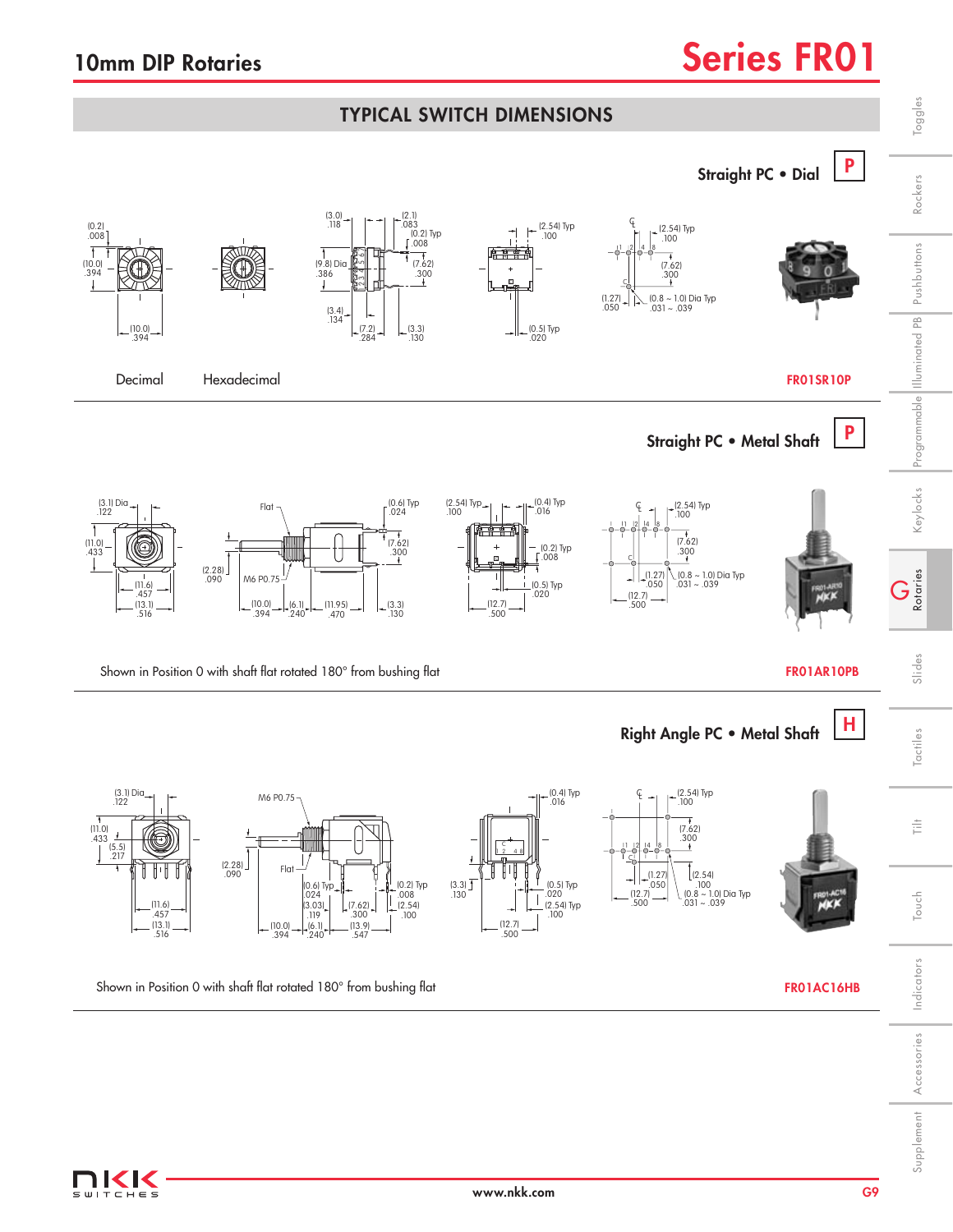

Rockers

Keylocks Programmable Illuminated PB Pushbuttons

### S Stick-Tube

### FR01F, FR01K & FR01S

Each stick-tube contains 50 switches. Switches must be ordered in 50-piece increments.

#### FR01A

Each stick-tube contains 25 switches. Switches must be ordered in 25-piece increments.

Note: Transport and storage temperatures should not exceed 50°C (122°F). Store stick tubes on flat surface.



#### FR01F with Screwdriver Actuation & Straight PC





### FR01S with Dial Actuation & Straight PC









#### FR01K with Plastic Shaft & Right Angle PC



PACKAGING



#### FR01A with Metal Shaft & Straight PC FR01A with Metal Shaft & Right Angle PC







Indicators

Indicators

Rotaries<br>G

Slides

Tactiles

ŧ

Touch

Accessories

Supplement Accessories